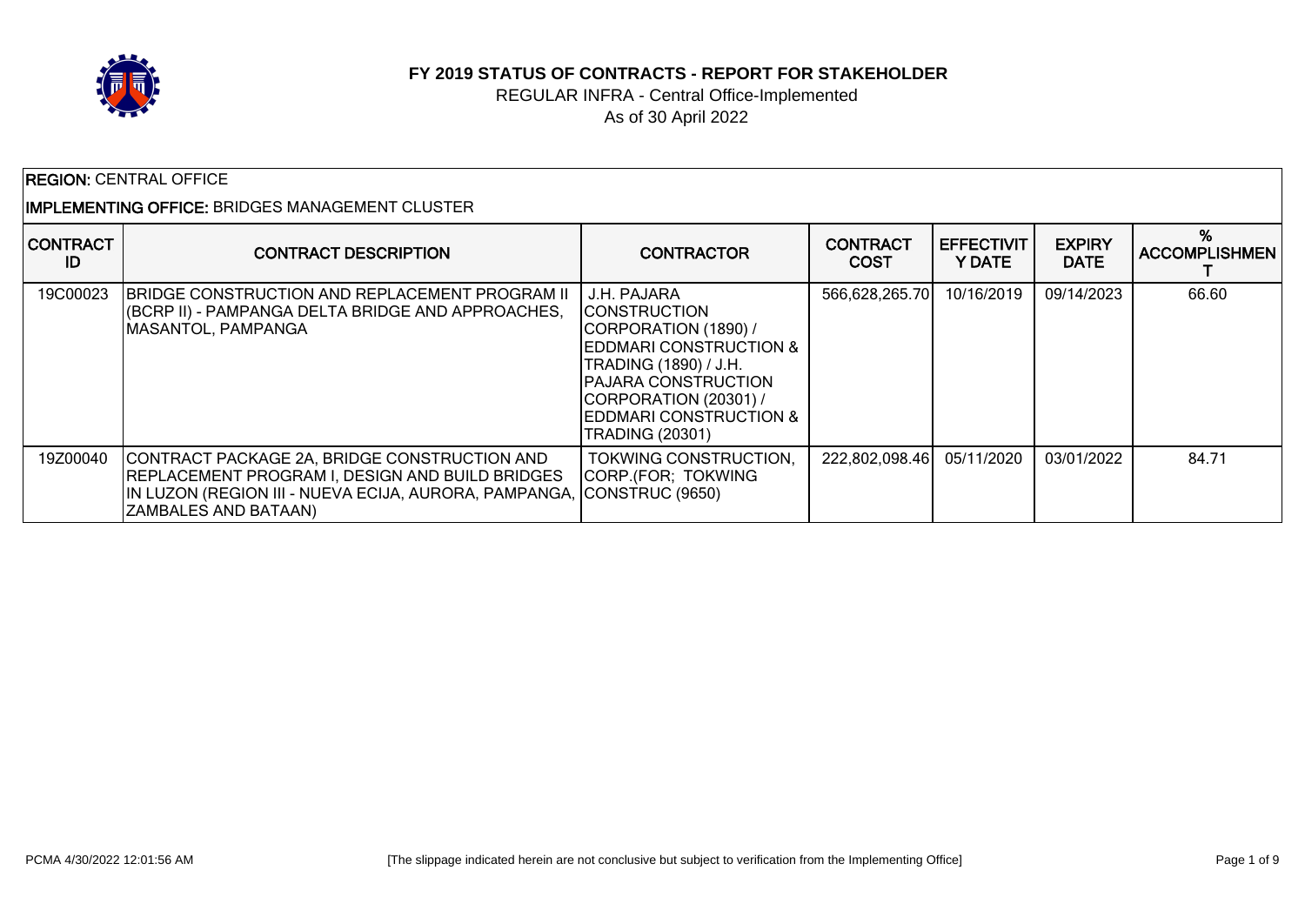# IMPLEMENTING OFFICE: BUILDINGS MANAGEMENT CLUSTER

| <b>CONTRACT</b><br>ID | <b>CONTRACT DESCRIPTION</b>                                                               | <b>CONTRACTOR</b>                                                                                                                                                                                                                                                                                                     | <b>CONTRACT</b><br><b>COST</b> | <b>EFFECTIVIT</b><br>Y DATE | <b>EXPIRY</b><br><b>DATE</b> | %<br><b>ACCOMPLISHMEN</b> |
|-----------------------|-------------------------------------------------------------------------------------------|-----------------------------------------------------------------------------------------------------------------------------------------------------------------------------------------------------------------------------------------------------------------------------------------------------------------------|--------------------------------|-----------------------------|------------------------------|---------------------------|
| 18Z00008              | CONSTRUCTION OF PUBLIC ATTORNEY'S OFFICE (PAO)<br><b>BUILDING, PHASE I</b>                | FLORIDABLANCA<br> CONSTRUCTION AND<br><b>DEVELOPMENT</b><br>CORPORATION (34287) / M.E.<br>SICAT CONSTRUCTION, INC.<br><b>(FORMERLY M.E. SICAT</b><br>(34287) / FLORIDABLANCA<br> CONSTRUCTION AND<br><b>IDEVELOPMENT</b><br>CORPORATION (16724) / M.E.<br>SICAT CONSTRUCTION, INC.<br>(FORMERLY M.E. SICAT<br>(16724) | 888,564,122.89 03/21/2019      |                             | 07/27/2022                   | 86.37                     |
| 18Z00037              | <b>ICONSTRUCTION OF THE PROFESSIONAL REGULATION</b><br>COMMISSION (PRC) BUILDING, PHASE I | CAVDEAL-CAVITE IDEAL<br>IINT'L. CONST. & DEV'T.<br>CORP. (5599)                                                                                                                                                                                                                                                       | 872,897,632.66                 | 04/25/2019                  | 02/09/2023                   | 48.25                     |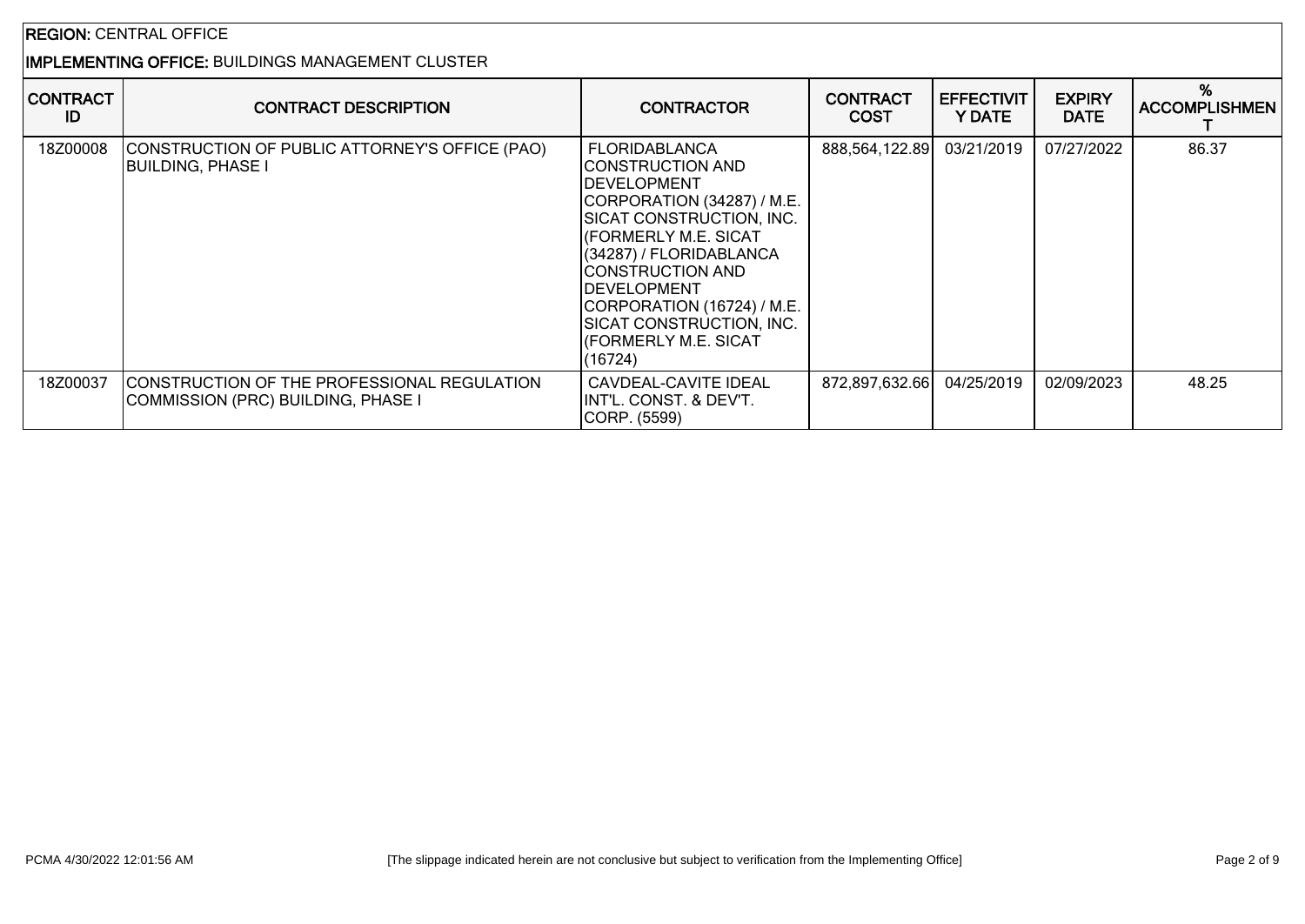## IMPLEMENTING OFFICE: BUREAU OF CONSTRUCTION

| <b>CONTRACT</b><br>ID | <b>CONTRACT DESCRIPTION</b>                                                                                                                             | <b>CONTRACTOR</b>                                                                            | <b>CONTRACT</b><br><b>COST</b> | <b>EFFECTIVIT</b><br>Y DATE | <b>EXPIRY</b><br><b>DATE</b> | ACCOMPLISHMEN |
|-----------------------|---------------------------------------------------------------------------------------------------------------------------------------------------------|----------------------------------------------------------------------------------------------|--------------------------------|-----------------------------|------------------------------|---------------|
| 19Z00004              | <b>IRETROFITTING/RESTORATION OF PRESIDENTIAL</b><br>MANAGEMENT STAFF (PMS) BUILDING, PHASE III, ARLEGUI   DEVELOPMENT<br><b>ST., SAN MIGUEL, MANILA</b> | <b>NATIONSTAR</b><br>CORPORATION (FOR:<br><b>CASMOR CONSTRUCTION</b><br>CORPORATION) (26876) | 147,588,888.88                 | 07/09/2019                  | 09/15/2020                   | 99.29         |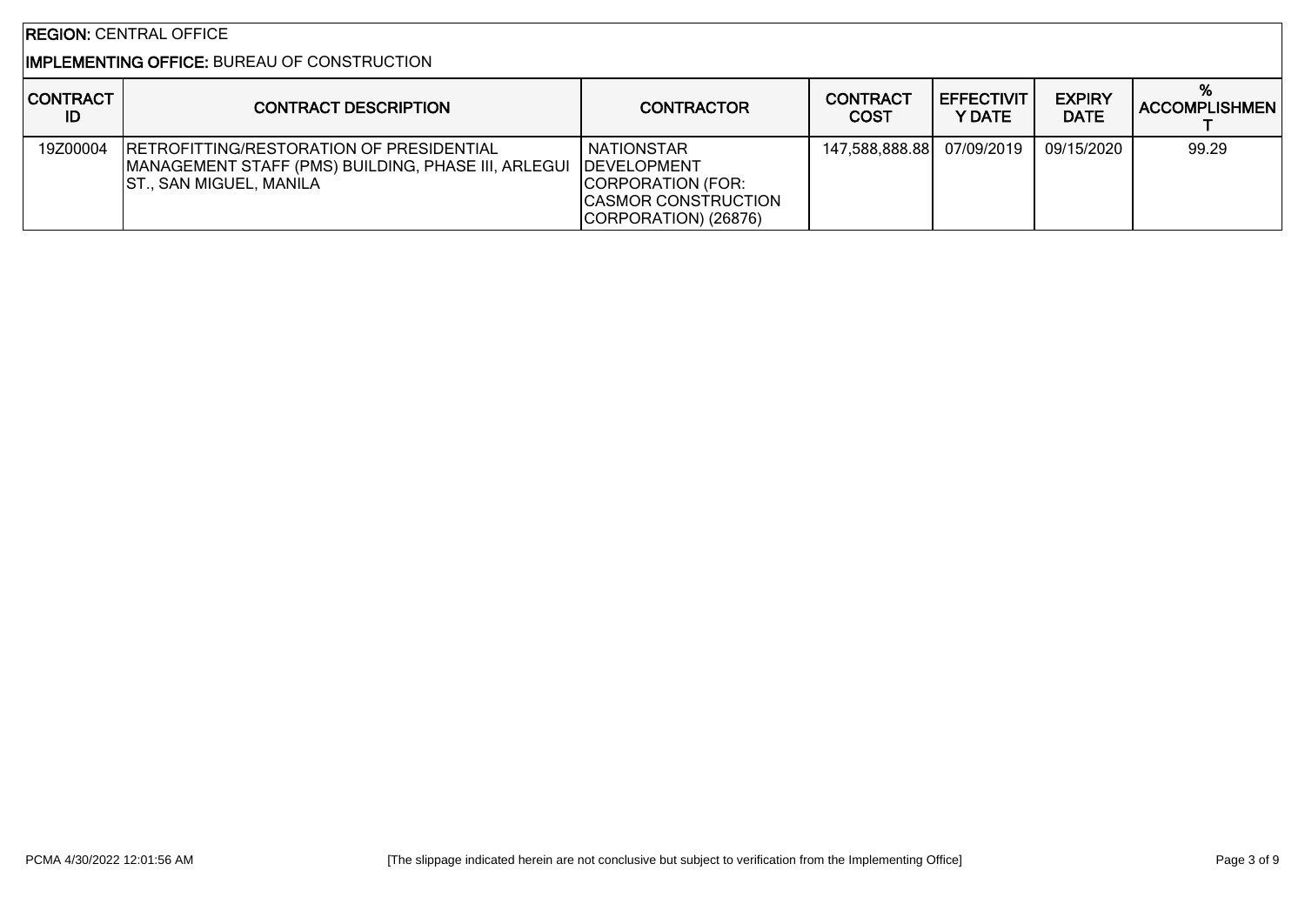## IMPLEMENTING OFFICE: FLOOD CONTROL MANAGEMENT CLUSTER

| <b>CONTRACT</b><br>ID | <b>CONTRACT DESCRIPTION</b>                                                                                                                                                                                                                                                | <b>CONTRACTOR</b>                                                                                   | <b>CONTRACT</b><br><b>COST</b> | <b>EFFECTIVIT</b><br><b>Y DATE</b> | <b>EXPIRY</b><br><b>DATE</b> | %<br><b>ACCOMPLISHMEN</b> |
|-----------------------|----------------------------------------------------------------------------------------------------------------------------------------------------------------------------------------------------------------------------------------------------------------------------|-----------------------------------------------------------------------------------------------------|--------------------------------|------------------------------------|------------------------------|---------------------------|
| 19C00030              | CONSTRUCTION/REHABILITATION OF FLOOD MITIGATION<br><b>FACILITIES WITHIN MAJOR RIVER BASINS AND PRINCIPAL</b><br>RIVERS-REHABILITATION OF PAMPANGA RIVER<br>(INCLUDING PULO) AT ARAYAT AND MACABEBE,<br>PAMPANGA                                                            | ORANI CONSTRUCTION AND<br><b>SUPPLY CORPORATION</b><br>(FORMERLY:ORANI<br>BUILDERS & SUPPLY) (5349) | 84,545,076.34                  | 01/22/2020                         | 12/30/2021                   | 25.78                     |
| 19C00031              | CONSTRUCTION/MAINTENANCE OF FLOOD MITIGATION<br>STRUCTURES AND DRAINAGE SYSTEMS-CONSTRUCTION<br>OF SLOPE PROTECTION OF SACOBIA-BAMBAN RIVER,<br>PROVINCE OF TARLAC                                                                                                         | 11-16 CONSTRUCTION<br>(29646)                                                                       | 142,271,783.84                 | 11/04/2019                         | 06/04/2021                   | 73.11                     |
| 19C00032              | CONSTRUCTION/REHABILITATION OF FLOOD MITIGATION<br><b>FACILITIES WITHIN MAJOR RIVER BASINS AND PRINCIPAL</b><br>RIVERS-FLOOD CONTROL WORKS-DIKING/SLOPE<br>PROTECTION/STRENGTHENING OF GUMAIN-PORAC RIVER<br>AT LUBAO AND FLORIDABLANCA, PAMPANGA, PROVINCE<br>OF PAMPANGA | <b>GVDPM CONSTRUCTION</b><br>CORP. (FORMERLY: ZM<br>CONSTRUCTIO (9052)                              | 142,749,559.32                 | 11/27/2019                         | 02/04/2021                   | 100.00                    |
| 19C00039              | FLOOD/LAHAR CONTROL WORKS IN PASIG-POTRERO<br>RIVER AND PASAC DELTA AREA, PAMPANGA INCLUDING<br>DIVERSION OF FLOW OF WATER TO PASIG-POTRERO<br>RIVER, BACOLOR AND PORAC, PAMPANGA                                                                                          | R.U. AQUINO<br><b>CONSTRUCTION AND</b><br><b>DEVELOPMENT CORP. (FO</b><br>(23507)                   | 94,893,339.91                  | 06/23/2020                         | 04/18/2021                   | 34.41                     |
| 19C00040              | FLOOD CONTROL WORKS-SLOPE PROTECTION WORKS<br>ALONG STA. FE AND STA. FILOMENA ALONG GUAGUA,<br>PAMPANGA                                                                                                                                                                    | <b>FERDSTAR BUILDERS</b><br>CONTRACTORS (4965)                                                      | 97,196,789.09                  | 09/23/2020                         | 10/07/2021                   | 77.07                     |
| 19C00041              | FLOOD CONTROL WORKS-IMPROVEMENT/REHABILITATION<br>OF WEST LATERAL DIKE OF MEGADIKE ALONG PASIG-<br>POTRERO, STA. RITA AND PORAC, PAMPANGA                                                                                                                                  | R.D. POLICARPIO &<br>COMPANY INC. (4414)                                                            | 96,083,786.52                  | 02/11/2020                         | 06/26/2021                   | 90.21                     |
| 19C00042              | FLOOD CONTROL WORKS-IMPROVEMENT/REHABILITATION<br>OF GROUNDSILLS ALONG SACOBIA-BAMBAN RIVER,<br>MABALACAT, PAMPANGA                                                                                                                                                        | TOKWING CONSTRUCTION,<br>CORP.(FOR; TOKWING<br>CONSTRUC (9650)                                      | 46,031,137.54                  | 02/11/2020                         | 04/11/2021                   | 83.94                     |
| 19C00073              | CONSTRUCTION OF DIKE ALONG GROUNDSILLS ACROSS<br>PASIG-POTRERO RIVER AT THE DOWNSTREAM OF<br>MANCATIAN BRIDGE, PORAC, PAMPANGA                                                                                                                                             | L.R. TIQUI BUILDERS, INC.<br>(13810)                                                                | 94,835,406.41                  | 03/09/2020                         | 02/19/2022                   | 100.00                    |
| 19000023              | CONSTRUCTION OF FLOOD CONTROL STRUCTURES<br>ALONG BAYANAN RIVER, BRGY. BAYANAN, MUNTINLUPA<br><b>CITY</b>                                                                                                                                                                  | L.R. TIQUI BUILDERS, INC.<br>(13810)                                                                | 139,817,167.27                 | 11/25/2019                         | 11/18/2020                   | 100.00                    |
| 19000038              | CONSTRUCTION OF FLOOD CONTROL STRUCTURES.<br>LAGUNA LAKE (FROM BAUTISTA ST., TO MONTILLANO ST.)<br>BRGY. BAYANAN AND BRGY. ALABANG, MUNTINLUPA CITY                                                                                                                        | E. F. CHUA CONSTRUCTION.<br>INC. (37826)                                                            | 140,043,639.66                 | 07/09/2020                         | 03/05/2021                   | 90.57                     |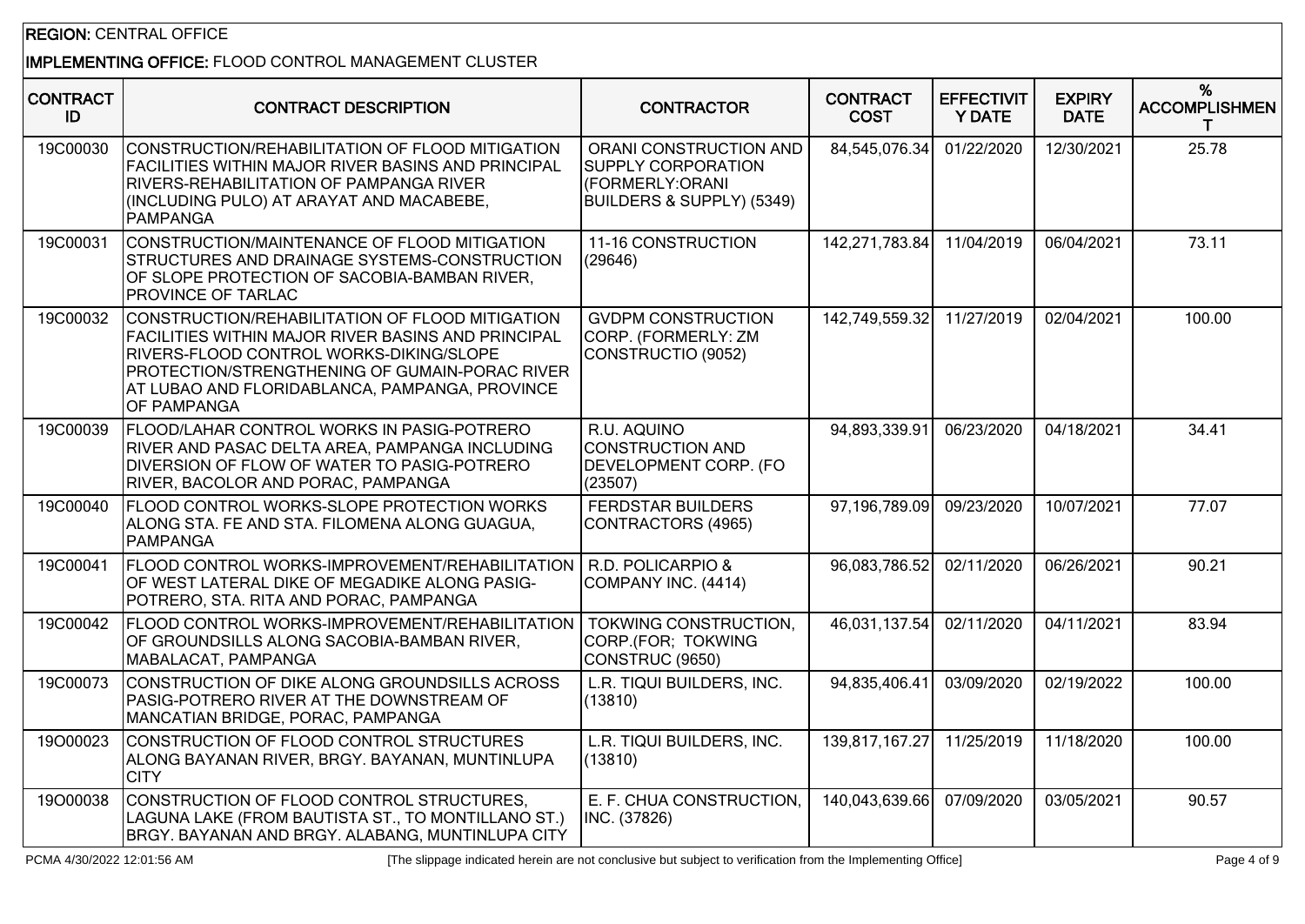| 19000050 | <b>PROPOSED CONSTRUCTION OF FLOOD CONTROL</b><br>STRUCTURES ALONG ALABANG RIVER AND LAGUNA DE<br>BAY, STA. 0+000 TO STA. 0+195 AND STA. 0+080-B, BRGY.<br>ALABANG AND BRGY. CUPANG, MUNTINLUPA CITY                                   | E. F. CHUA CONSTRUCTION,<br>INC. (37826)                                                                                                                                                                                                                                                                                                                                                                                | 112,843,065.48  | 08/10/2020 | 06/05/2021 | 93.04  |
|----------|---------------------------------------------------------------------------------------------------------------------------------------------------------------------------------------------------------------------------------------|-------------------------------------------------------------------------------------------------------------------------------------------------------------------------------------------------------------------------------------------------------------------------------------------------------------------------------------------------------------------------------------------------------------------------|-----------------|------------|------------|--------|
| 19000054 | CONSTRUCTION OF NAVOTAS COASTAL DIKE, NAVOTAS<br>CITY (STA. 0+508.50 - STA. 520.70 - STA. 1+453.60 - STA.<br>1+523, STA. 1+535.00 - STA. 1+540.00, STA. 1+595.70 - STA.<br>1+622.50, STA 3+021.40 - STA. 3+295.00)                    | PRIME PACIFIC MARINE &<br><b>INDUSTRIAL SERVICES</b><br>CORP. (36171)                                                                                                                                                                                                                                                                                                                                                   | 137,496,256.41  | 02/27/2020 | 06/25/2021 | 0.00   |
| 19000056 | PROVISION OF TWO (2) PUMPING STATIONS ALONG<br>NAVOTAS COASTAL DIKE WITH BOX CULVERT (PHASE 2),<br>NAVOTAS CITY,                                                                                                                      | <b>PRIME PACIFIC MARINE &amp;</b><br><b>INDUSTRIAL SERVICES</b><br>CORP. (36171) / MARKBILT<br><b>CONSTRUCTION TRADING &amp;</b><br><b>DEVELOPMENT CORP.</b><br>(FORMERLY: MARKBILT<br>CONSTRUCTION) (36171) /<br><b>PRIME PACIFIC MARINE &amp;</b><br><b>INDUSTRIAL SERVICES</b><br>CORP. (12522) / MARKBILT<br><b>CONSTRUCTION TRADING &amp;</b><br>DEVELOPMENT CORP.<br>(FORMERLY: MARKBILT<br>CONSTRUCTION) (12522) | 139,555,593.04  | 07/15/2020 | 08/22/2021 | 91.77  |
| 19000064 | RAISING OF POLDER DIKE INCLUDING SLOPE PROTECTION G.G. UY CONSTRUCTION<br>WORKS AT BRGY. DAMPALIT (STA. 1+940 - STA. 2+030,<br>L=90.00 LM) - PHASE 7, BRGY. DAMPALIT, MALABON CITY                                                    | (32319)                                                                                                                                                                                                                                                                                                                                                                                                                 | 43,283,339.21   | 11/19/2020 | 04/17/2021 | 100.00 |
| 19Z00005 | RIVER IMPROVEMENT WORKS ALONG CAGAYAN RIVER,<br>BUNTUN BRIDGE, TUGUEGARAO AND SOLANA AT STA.<br>3+950 TO STA. 5+800 AND SLOPE PROTECTION WORKS<br>FOR BUNTUN BRIDGE, RIGHT BANK STA. 0+042 TO STA.<br>0+410, TUGUEGARAO CITY, CAGAYAN | RAYMAN BUILDERS INC.,<br>(16023)                                                                                                                                                                                                                                                                                                                                                                                        | 902,222,129.20  | 10/14/2019 | 03/27/2022 | 100.00 |
| 19Z00006 | CONSTRUCTION OF BANK PROTECTION WORKS ALONG<br>CAGAYAN RIVER (SECTION A) AT GATTARAN, CAGAYAN                                                                                                                                         | R-II BUILDERS, INC. (11235)                                                                                                                                                                                                                                                                                                                                                                                             | 1,001,112,907.9 | 12/12/2019 | 07/26/2023 | 56.01  |
| 19Z00007 | CONSTRUCTION OF BANK PROTECTION WORKS ALONG<br>CAGAYAN RIVER (SECTION B) AT GATTARAN, CAGAYAN                                                                                                                                         | RAYMAN BUILDERS INC.,<br>(16023) / M.E. SICAT<br>CONSTRUCTION, INC.<br>(FORMERLY M.E. SICAT<br>(16023) / RAYMAN BUILDERS<br>INC., (16724) / M.E. SICAT<br>CONSTRUCTION, INC.<br>(FORMERLY M.E. SICAT<br>(16724)                                                                                                                                                                                                         | 1,096,266,503.5 | 10/24/2019 | 06/06/2023 | 63.96  |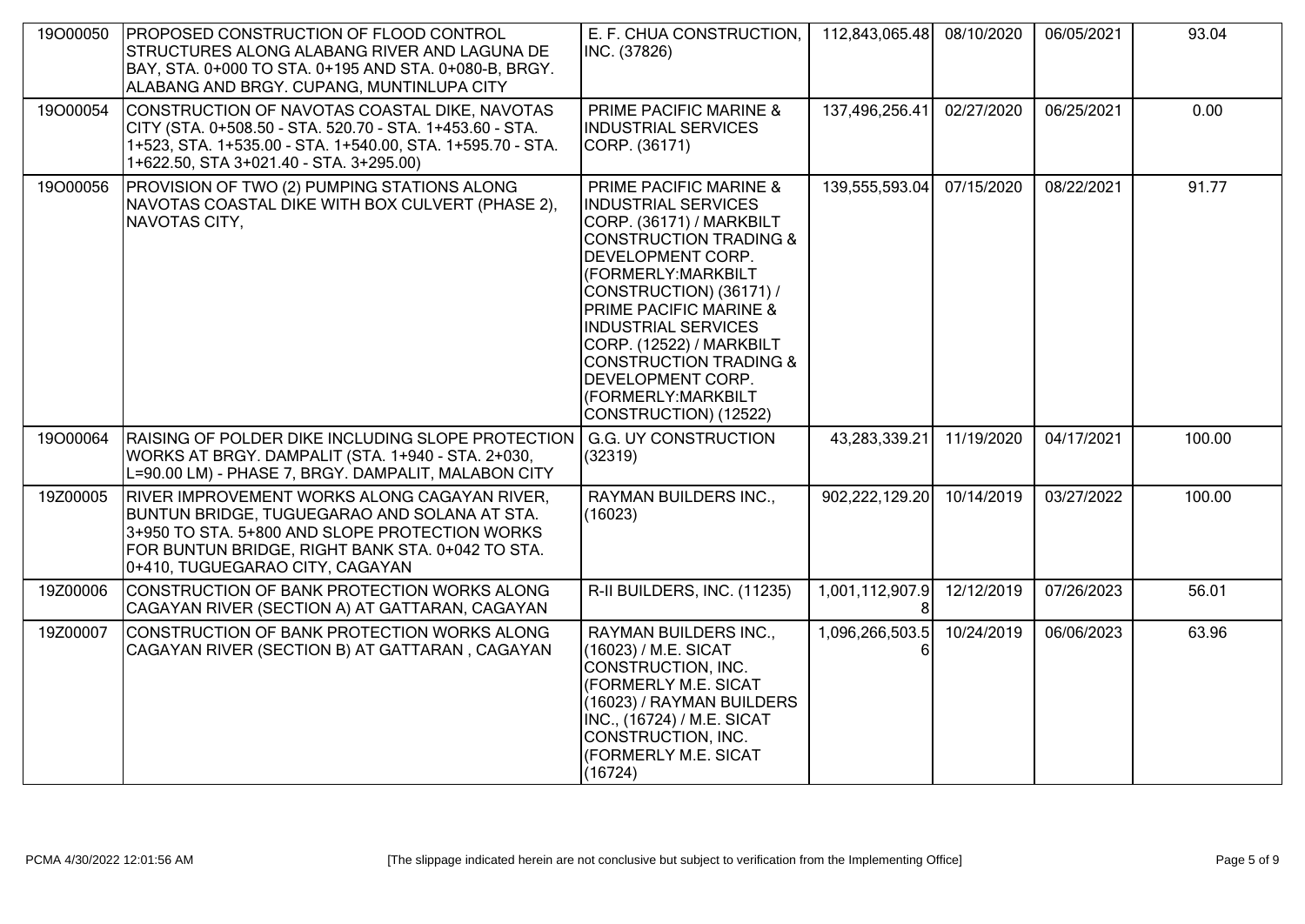| 19Z00008 | CONSTRUCTION OF BANK PROTECTION WORKS ALONG<br>CAGAYAN RIVER AT IGUIG, CAGAYAN AND AGGUNETAN,<br>LASAM, CAGAYAN                                                                                                                                                                  | TOKWING CONSTRUCTION,<br>CORP.(FOR; TOKWING<br>CONSTRUC (9650) / AGAFER<br><b>CONSTRUCTION AND</b><br><b>TRADING (FOR: AGAFER</b><br>CONSTRUCTION) (9650) /<br>TOKWING CONSTRUCTION,<br>CORP.(FOR; TOKWING<br>CONSTRUC (7912) / AGAFER<br><b>CONSTRUCTION AND</b><br><b>TRADING (FOR: AGAFER</b><br>CONSTRUCTION) (7912) | 945,476,150.82 | 10/16/2019 | 05/20/2022 | 78.77 |
|----------|----------------------------------------------------------------------------------------------------------------------------------------------------------------------------------------------------------------------------------------------------------------------------------|--------------------------------------------------------------------------------------------------------------------------------------------------------------------------------------------------------------------------------------------------------------------------------------------------------------------------|----------------|------------|------------|-------|
| 19Z00009 | CONSTRUCTION OF BANK PROTECTION WORKS ALONG<br>CHICO RIVER AT PIAT. AND TUAO, CAGAYAN                                                                                                                                                                                            | J.D. LEGASPI<br>CONSTRUCTION (9608)                                                                                                                                                                                                                                                                                      | 415,927,487.00 | 12/09/2019 | 09/29/2021 | 89.96 |
| 19Z00010 | CONSTRUCTION OF BANK PROTECTION WORKS ALONG<br>TUGUEGARAO RIVER AT CAGGAY, TUGUEGARAO CITY,<br><b>CAGAYAN</b>                                                                                                                                                                    | RAYMAN BUILDERS INC.,<br>(16023)                                                                                                                                                                                                                                                                                         | 868,924,439.46 | 12/23/2019 | 05/30/2023 | 76.52 |
| 19Z00017 | UPGRADING OF CATMON PUMPING STATION, MALABON<br>ICITY                                                                                                                                                                                                                            | E. F. CHUA CONSTRUCTION.<br>INC. (37826) / PETER G. CHUA<br><b>BUILDERS (37826) / E. F.</b><br>CHUA CONSTRUCTION, INC.<br>(25367) / PETER G. CHUA<br>BUILDERS (25367)                                                                                                                                                    | 416,382,958.09 | 12/12/2019 | 07/03/2021 | 85.57 |
| 19Z00019 | CONSTRUCTION / ADDITIONAL FLOOD CONTROL<br>STRUCTURE ALONG ABRA RIVER, MUNICIPALITIES OF<br>BUCAY, LANGIDEN, TAYUM, SALLAPADAN, LAGANGILANG,<br>MANABO, AND LA PAZ ABRA                                                                                                          | RAYMAN BUILDERS INC.,<br>(16023) / KATHA BUILDERS &<br>SUPPLIES (16023) / RAYMAN<br><b>BUILDERS INC., (34651) /</b><br><b>KATHA BUILDERS &amp;</b><br>SUPPLIES (34651)                                                                                                                                                   | 783,100,847.61 | 12/16/2019 | 11/29/2022 | 91.61 |
| 19Z00020 | AGNO RIVER BASIN FLOOD CONTROL PROJECT (PHASE III)-<br>CONSTRUCTION OF DIKE WITH PROTECTION WORKS<br>USING GABIONS AND MATTRESSES ALONG: A. STA MARIA-<br>ASINGAN, STA. 24+600 TO STA. 28+600, PANGASINAN; B.<br>ASINGAN-TAYUG, STA. 29+776 TO STA., 30+900 AND STA.<br>33+840 T | L.R. TIQUI BUILDERS, INC.<br>(33019) / MSB VITUG<br>CONSTRUCTION (33019) /<br>L.R. TIQUI BUILDERS, INC.<br>(13810) / MSB VITUG<br>CONSTRUCTION (13810)                                                                                                                                                                   | 941,218,845.54 | 11/28/2019 | 03/27/2023 | 69.07 |
| 19Z00021 | CONSTRUCTION/REHABILITATION OF FLOOD CONTROL<br>STRUCTURE ALONG UGUIS RIVER, BRGY. UGUIS AND<br>ALONG TIBANGRAN RIVER, BRGY. BARANGOBONG,<br>MUNICIPALITY OF NUEVA ERA, ILOCOS NORTE                                                                                             | <b>MSB VITUG CONSTRUCTION</b><br>(33019)                                                                                                                                                                                                                                                                                 | 715,058,396.95 | 11/27/2019 | 11/10/2022 | 93.47 |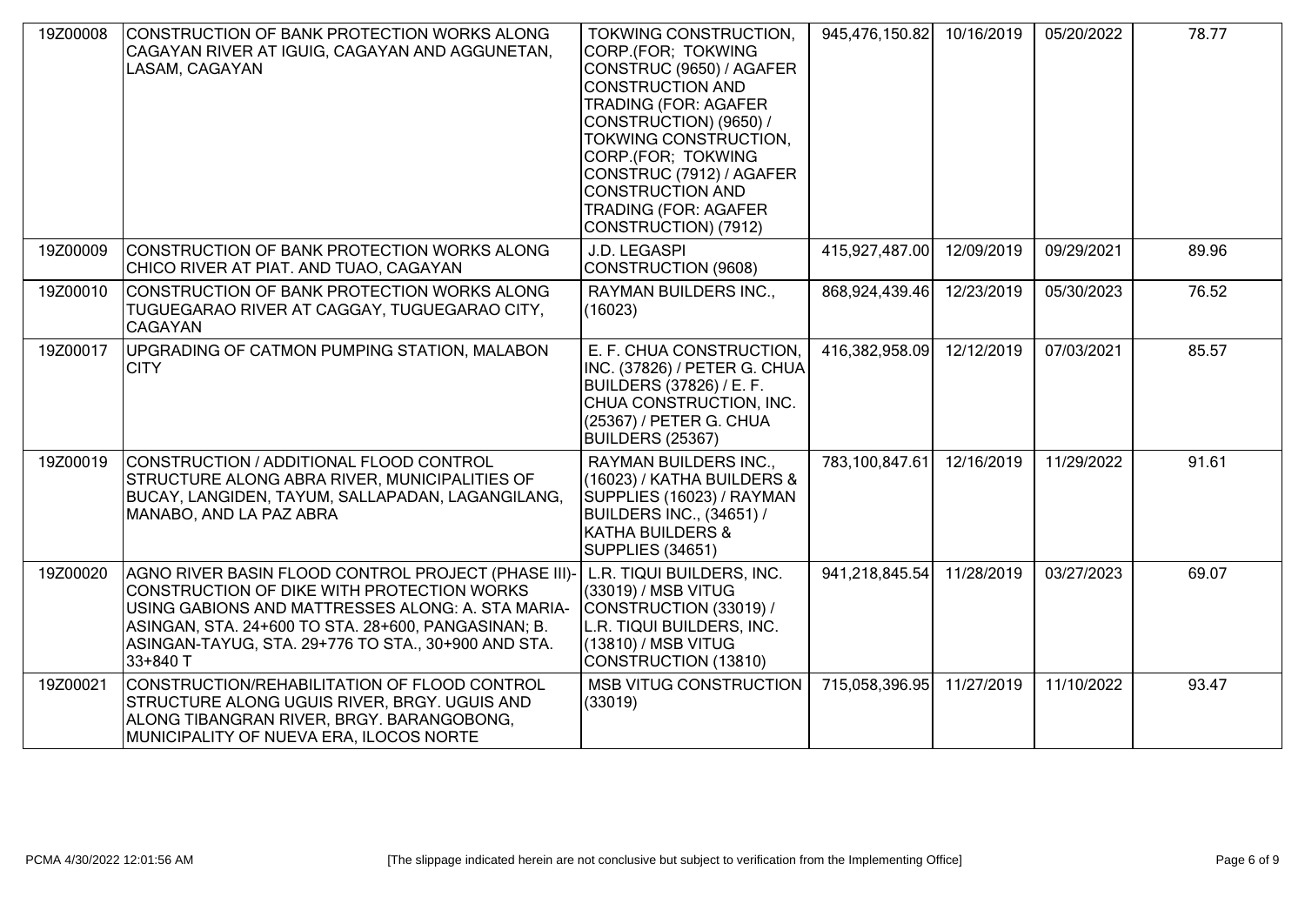| 19Z00032 | METRO CEBU FLOOD CONTROL PROJECT - FLOOD<br>CONTROL AND DRAINAGE IMPROVEMENT PROJECT,<br>KINALUMSAN RIVER, DULJO, LABANGON AND MAMBALING,<br>ICEBU CITY | RAYMAN BUILDERS INC.,<br>(16023) / SQUARE CUBE<br>CONSTRUCTION(FORMERLY<br>SQUARE CUBE TRAD (16023)<br>/ RAYMAN BUILDERS INC.,<br>(25120) / SQUARE CUBE<br>CONSTRUCTION(FORMERLY<br>SQUARE CUBE TRAD (25120)                                                 | 553,762,595.60 | 02/10/2020 | 05/17/2023 | 21.63  |
|----------|---------------------------------------------------------------------------------------------------------------------------------------------------------|--------------------------------------------------------------------------------------------------------------------------------------------------------------------------------------------------------------------------------------------------------------|----------------|------------|------------|--------|
| 19Z00033 | <b>IDESIGN AND BUILD OF COASTAL DIKE AND DRAINAGE</b><br>IMPROVEMENT, CATBALOGAN CITY, SAMAR                                                            | HI-TONE CONSTRUCTION &<br><b>DEVELOPMENT CORP.</b><br>(FORMERLY (33019) / MSB<br><b>VITUG CONSTRUCTION</b><br>(33019) / HI-TONE<br><b>ICONSTRUCTION &amp;</b><br><b>DEVELOPMENT CORP.</b><br>(FORMERLY (23385) / MSB<br><b>VITUG CONSTRUCTION</b><br>(23385) | 744,417,054.53 | 02/24/2020 | 09/05/2023 | 56.45  |
| 19Z00034 | PILOT CHANNELING AT LAGUNA LAKE FROM NAPINDAN<br><b>RIVER TO MANGGAHAN FLOODWAY CHANNEL - PHASE I</b>                                                   | TOKWING CONSTRUCTION,<br>CORP.(FOR; TOKWING<br>CONSTRUC (9650)                                                                                                                                                                                               | 271,024,313.25 | 01/30/2020 | 05/23/2021 | 100.00 |
| 19Z00035 | PILOT CHANNELING AT LAGUNA LAKE FROM NAPINDAN<br>RIVER TO MANGGAHAN FLOODWAY CHANNEL - PHASE II                                                         | <b>NEWBIG FOUR J</b><br>CONSTRUCTION INC.,<br>(FORMERLY FOUR J (15104) /<br><b>AKN CONSTRUCTION</b><br>CORPORATION (15104) /<br><b>NEWBIG FOUR J</b><br>CONSTRUCTION INC.,<br>(FORMERLY FOUR J (11845) /<br><b>AKN CONSTRUCTION</b><br>CORPORATION (11845)   | 279,589,887.30 | 02/05/2020 | 05/29/2021 | 100.00 |
| 19Z00036 | CONSTRUCTION OF SMALL RIVER IMPOUNDING PROJECT<br>(SRIP) AT PAPA RIVER, BRGY. STO. NIÑO, NUEVA ERA,<br><b>ILOCOS NORTE</b>                              | <b>TOKWING CONSTRUCTION,</b><br>CORP.(FOR; TOKWING<br>CONSTRUC (9650)                                                                                                                                                                                        | 533,761,707.81 | 01/30/2020 | 01/13/2023 | 87.39  |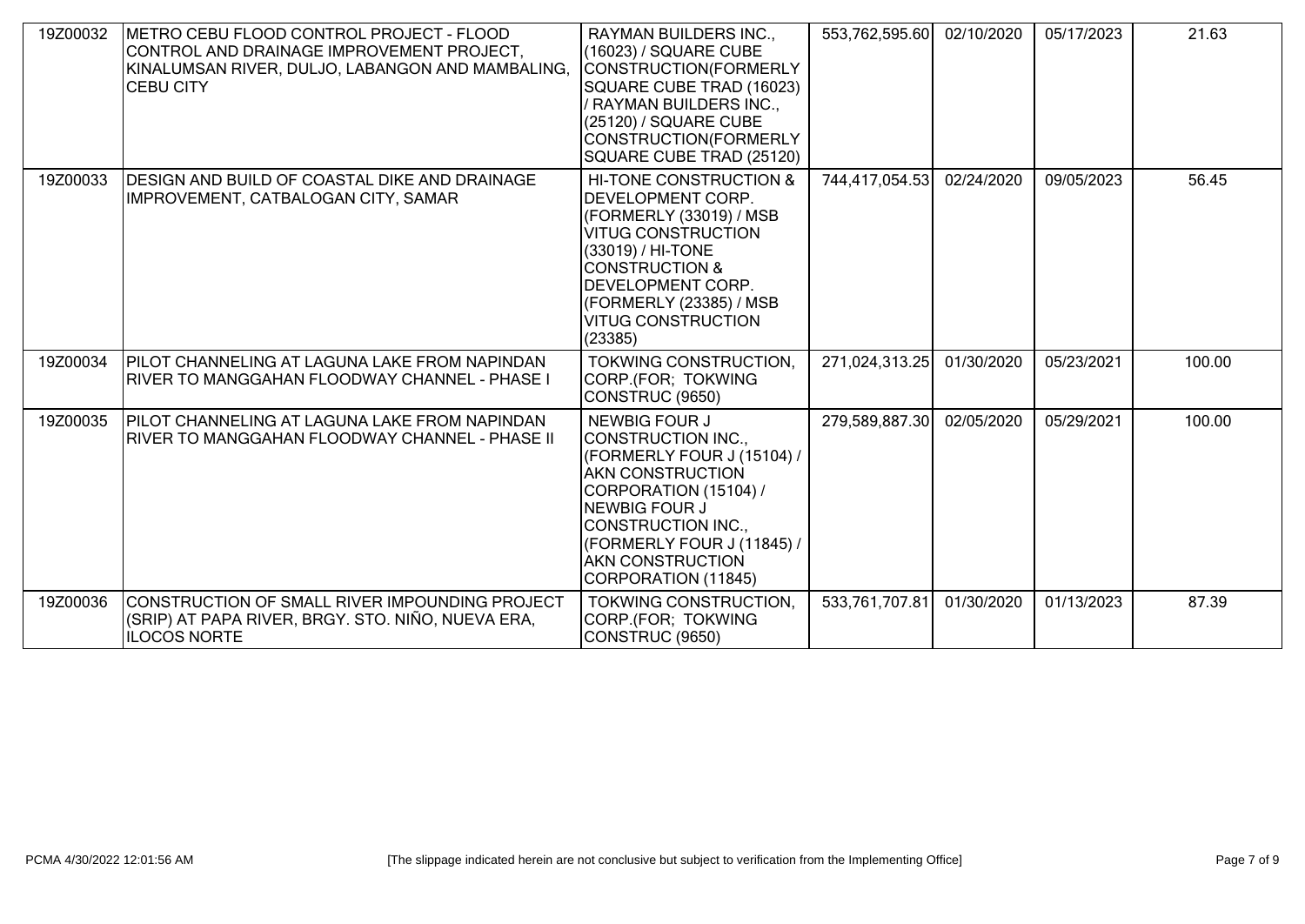# IMPLEMENTING OFFICE: ROADS MANAGEMENT CLUSTER I (BILATERAL)

| <b>CONTRACT</b><br>ID | <b>CONTRACT DESCRIPTION</b>                                                                                                                                      | <b>CONTRACTOR</b>                                                                                                                                                                    | <b>CONTRACT</b><br><b>COST</b> | <b>EFFECTIVIT</b><br>Y DATE | <b>EXPIRY</b><br><b>DATE</b> | <b>ACCOMPLISHMEN</b> |
|-----------------------|------------------------------------------------------------------------------------------------------------------------------------------------------------------|--------------------------------------------------------------------------------------------------------------------------------------------------------------------------------------|--------------------------------|-----------------------------|------------------------------|----------------------|
| 19C00057              | <b>JJICA-ASSISTED ROAD UPGRADING AND PRESERVATION</b><br><b>PROJECT (RUPP) REHABILITATION/IMPROVEMENT ALONG</b><br>DAANG MAHARLIKA, BULACAN, PROVINCE OF BULACAN | I FIAT CONSTRUCTION<br>SERVICES (5463) / IM<br><b>ICONSTRUCTION</b><br>CORPORATION (5463) / FIAT<br><b>CONSTRUCTION SERVICES</b><br>(20074) / IM CONSTRUCTION<br>CORPORATION (20074) | 295,255,425.56                 | 02/28/2020                  | 08/22/2021                   | 100.00               |
| 19C00085              | REPLACEMENT OF GARLANG BRIDGE (BO1677LZ) ALONG<br>DAANG MAHARLIKA, SAN MIGUEL, BULACAN                                                                           | <b>CALCON ENGINEERING</b><br>(39961)                                                                                                                                                 | 24,484,185.69                  | 05/13/2020                  | 09/25/2021                   | 100.00               |
| 19K00399              | <b>PREVENTIVE MAINTENANCE, BUKIDNON-DAVAO CITY</b><br>ROAD, K1566+000 - K1566+894, K1570+000 - K1571+000,<br>IK1576+800 - K1581+000                              | M. MONTESCLAROS<br>ENTERPRISES, INC. (6506)                                                                                                                                          | 192,970,900.26                 | 02/18/2020                  | 09/22/2020                   | 100.00               |